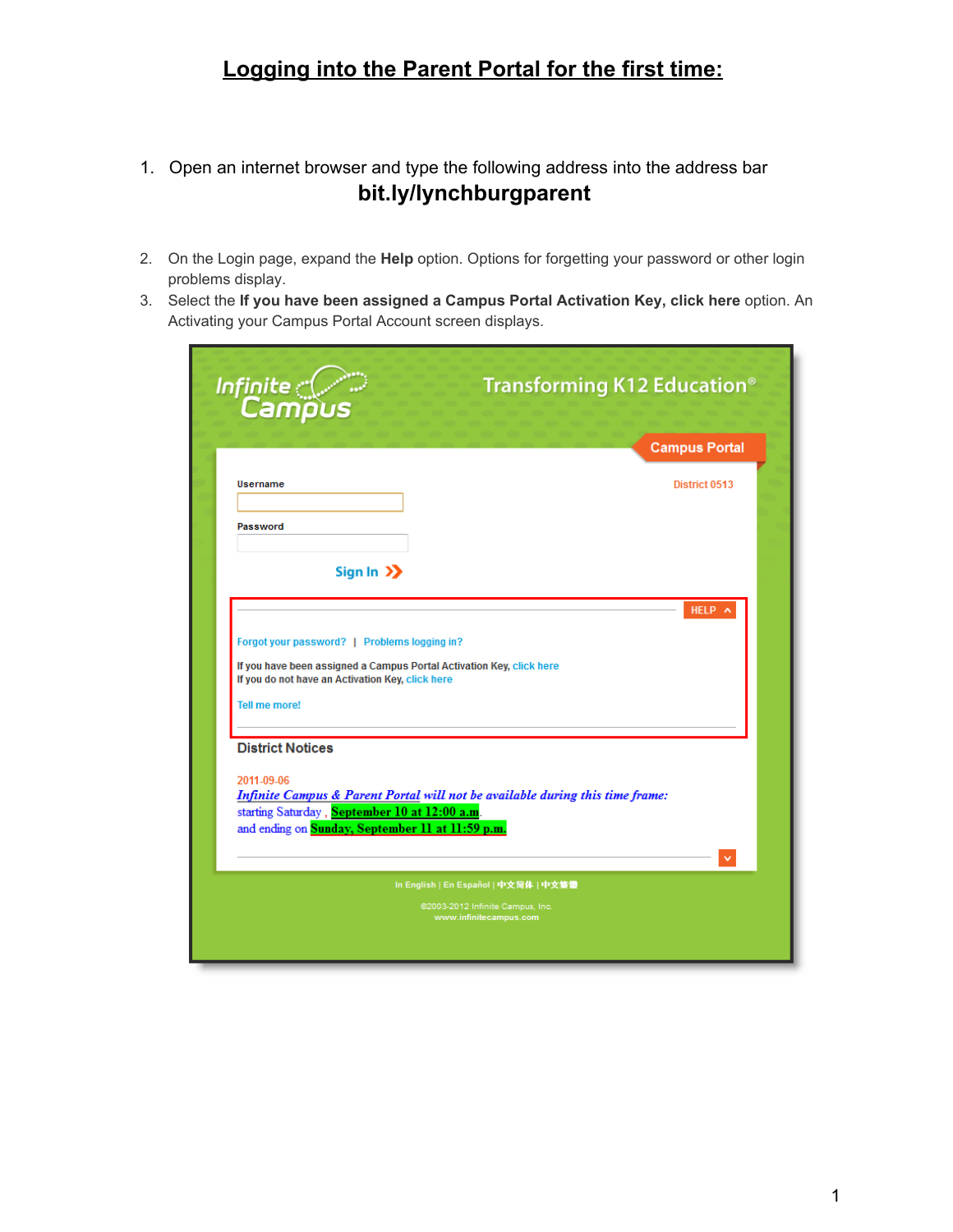4. Enter the **Activation Key** the district has assigned to you. Once the Activation Key has been used to create an account, it cannot be used again.

| Campus                                                                                                                                                                                                                                   |  | <b>Campus Portal</b> |
|------------------------------------------------------------------------------------------------------------------------------------------------------------------------------------------------------------------------------------------|--|----------------------|
| <b>Activating your Campus Portal account</b>                                                                                                                                                                                             |  | District 0513        |
| Activating your Campus Portal parent portal account is easy. All you need is<br>your Campus Portal Activation Key sent to you by your child's school.<br><b>Activation Key</b><br>EAD16296<br>$-7C23$<br>$-8E58$<br>B6BD5244BF1D<br>4887 |  |                      |
| Submit<br>In English   En Español   中文简体   中文繁體<br>@2003-2012 Infinite Campus, Inc.                                                                                                                                                      |  |                      |

5. Click the **Submit** button. The Activation Key will be verified, and when approved, a screen will prompt the user to create a username and password.

| Infinite<br>Campus                                                              | <b>Transforming K12 Education®</b>                                                                   |
|---------------------------------------------------------------------------------|------------------------------------------------------------------------------------------------------|
|                                                                                 | <b>Campus Portal</b>                                                                                 |
| <b>Campus Portal account creation successful!</b>                               | <b>District 0513</b>                                                                                 |
| user name and password that you will use to access Campus Portal in the future. | Welcome Camilla New Parent, you are now ready to create your Campus Portal account. You must enter a |
| Username<br>camilla0513                                                         |                                                                                                      |
| Password<br>100%<br>.                                                           |                                                                                                      |
| <b>Verify Password</b><br>.                                                     |                                                                                                      |
| <b>Create Account</b>                                                           |                                                                                                      |
|                                                                                 |                                                                                                      |
|                                                                                 | In English   En Español   中文简体   中文繁體                                                                |
|                                                                                 | @2003-2012 Infinite Campus, Inc.<br>www.infinitecampus.com                                           |
|                                                                                 |                                                                                                      |

## **Username and Password Creation**

- 1. Enter a **Username**. Use an alphanumeric (both letters and numbers) username.
- 2. Enter a **Password**. Use an alphanumeric password. Passwords should be at least 6 characters long. If system preferences have been sent to require a **Strong Password**, it must meet three of the four qualifications:
	- $\bullet$  A lower case letter  $(a, j, r, etc.)$
	- An upper case letter (A, J, R, etc.)
	- $\bullet$  A number (3, 7, 1, etc.)
	- $\bullet$  A symbol  $(\mathcal{Q}, \mathcal{V}, \mathcal{S}, \text{etc.})$
- 3. Re-enter the password in the Verify Password field.
- 4. Click the **Create Account** button.